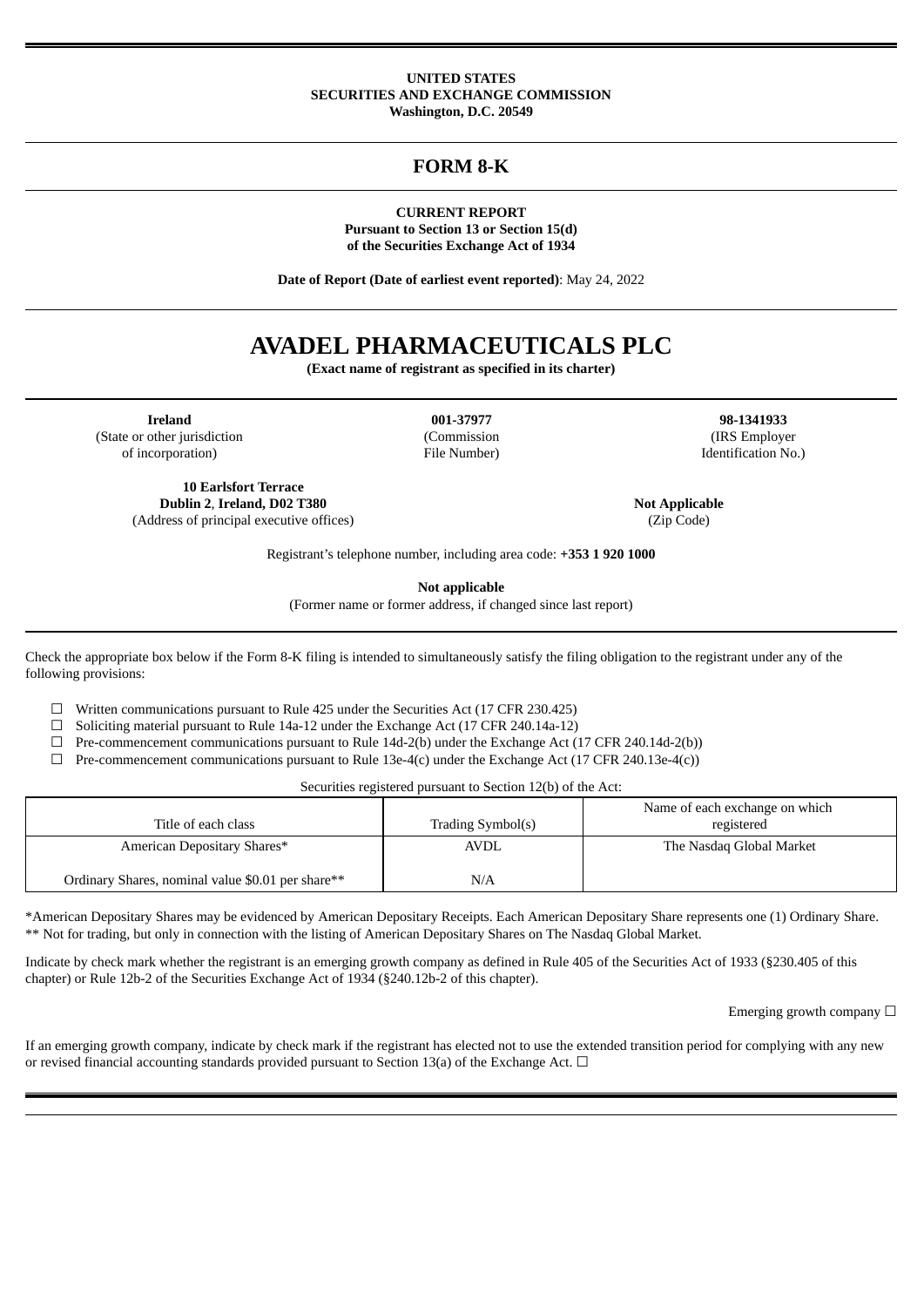#### **Item 7.01 Regulation FD Disclosure.**

On May 24, 2022, Avadel Pharmaceuticals plc (the "Company") received a proposed, final label and medication guide for FT218 from the U.S. Food & Drug Administration ("FDA"). In addition, the Company was notified by FDA that the FT218 New Drug Application ("NDA") patent statement pertaining to US Patent No. 8,731,963 (the "REMS patent") was deemed inappropriate by FDA. As such, FDA has requested the Company add a certification to the REMS patent to its NDA. FDA further confirmed, based on the final proposed label, that no additional patent certifications will be required.

Based upon the above, the Company anticipates tentative approval of the FT218 NDA with potential full approval on or before the expiration of the REMS patent on June 17, 2023. Full approval could occur sooner if the REMS patent is delisted from FDA's Orange Book, a court determines the patent is invalid, not infringed or otherwise unenforceable, or a court determines that FDA erred in requesting a certification.

The Company believes in the potential of FT218 and its importance to the narcolepsy community. The Company is committed to pursuing all options for FT218 to realize its full value.

#### *Forward-Looking Statements*

Statements contained under this Item 7.01 regarding matters that are not historical facts are "forward-looking statements" within the meaning of Section 27A of the Securities Act of 1933 and Section 21E of the Securities Exchange Act of 1934. These forward-looking statements relate to the Company's future expectations, beliefs, plans, strategies, objectives, results, conditions, financial performance, prospects, or other events. Such forwardlooking statements include, but are not limited to, expectations regarding the timing and outcome of FDA's review of the NDA for FT218, the timing and likelihood of a potential full approval of the FT218 NDA, and the potential benefits of FT218.

Any forward-looking statements in this Current Report on Form 8-K are based on estimates and assumptions that are made within the bounds of the Company's knowledge of its business and operations and that it considers reasonable. However, the Company's business and operations are subject to significant risks, and, as a result, there can be no assurance that actual results and the results of the Company's business and operations will not differ materially from the results contemplated in such forward-looking statements. Factors that could cause actual results to differ from expectations in the Company's forward-looking statements include the risks and uncertainties described in the "Risk Factors" section of Part I, Item 1A of the Company's Annual Report on Form 10-K for the year ended December 31, 2021, which was filed with the Securities and Exchange Commission (SEC) on March 16, 2022, and subsequent SEC filings.

Forward-looking statements speak only as of the date they are made and are not guarantees of future performance. Accordingly, you should not place undue reliance on forward-looking statements. The Company does not undertake any obligation to publicly update or revise our forward-looking statements, except as required by law.

The information furnished under this Item 7.01 shall not be deemed "filed" for purposes of Section 18 of the Securities Exchange Act of 1934, as amended (the "Exchange Act"), or otherwise subject to the liabilities of that section nor shall it be deemed incorporated by reference in any filing under the Securities Act of 1933, as amended, or the Exchange Act, except as expressly set forth by specific reference in such a filing.